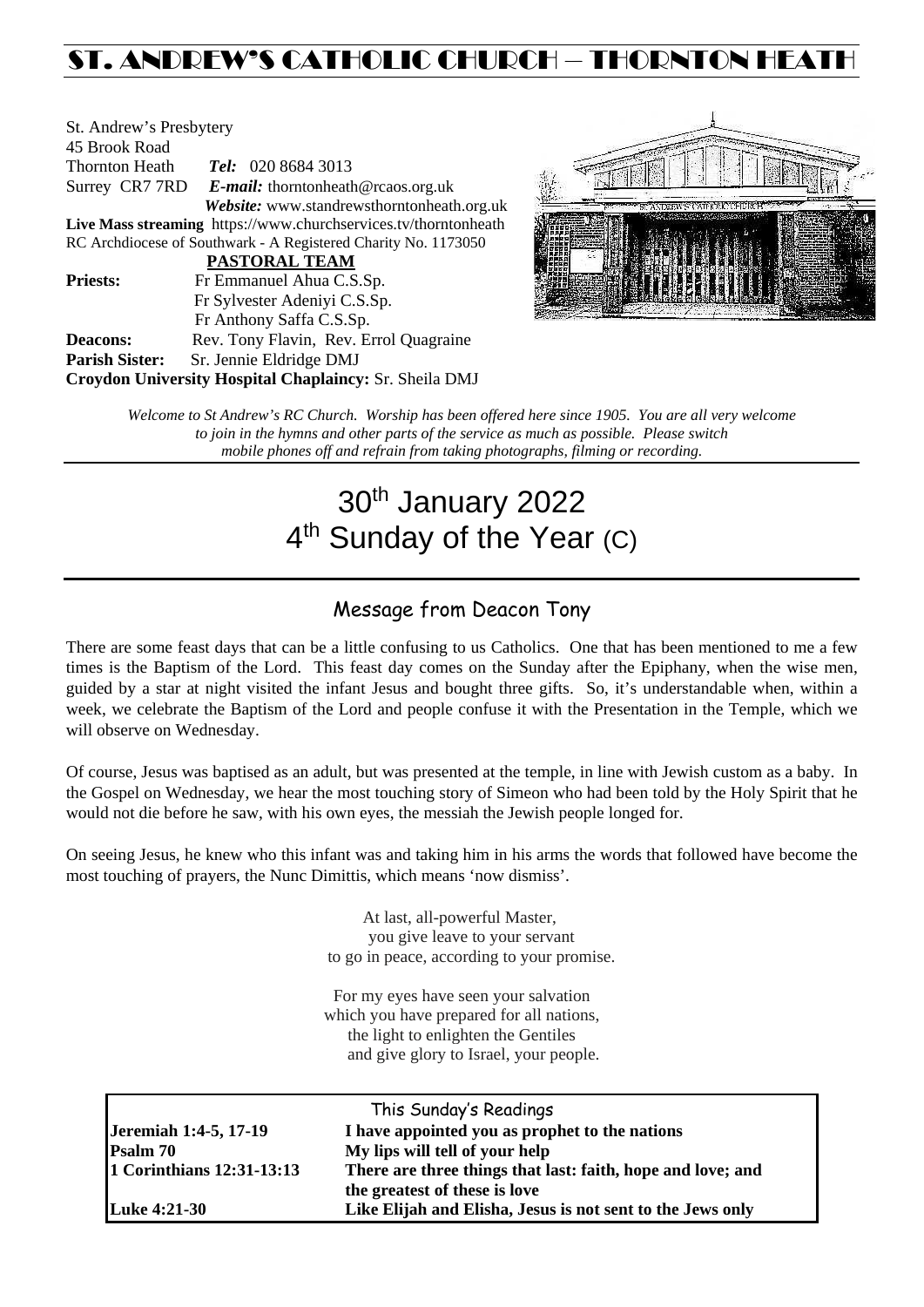## Diary for the Week

|                                         | UNIY IVI IIIC IVCCIN |                                        |                                            |  |  |  |
|-----------------------------------------|----------------------|----------------------------------------|--------------------------------------------|--|--|--|
| Sunday 30 <sup>th</sup> January         |                      | 6.00pm (Saturday) First Mass of Sunday | Filomena Alvares - Thanksgiving            |  |  |  |
| $4th$ Sunday of the Year                | 9.30am               | <b>Mass</b>                            | Paul Etuka RIP                             |  |  |  |
|                                         | 11.30am              | <b>Mass</b>                            | Mrs Anita Alban                            |  |  |  |
|                                         | 6.00 <sub>pm</sub>   | Mass                                   | For the people of the parish               |  |  |  |
|                                         | $7.00 - 9.00$ pm     | <b>Charismatic Prayer Group</b>        |                                            |  |  |  |
| Monday 31 <sup>st</sup> January         | 7.30am               | <b>Mass</b>                            |                                            |  |  |  |
|                                         | 10.00am              | <b>Mass</b>                            | For Our Suffering Souls Anniv              |  |  |  |
| Tuesday 1 <sup>st</sup> February        | 7.30am               | Mass                                   | Timothy Andradi RIP                        |  |  |  |
|                                         | 10.00am              | <b>Mass</b>                            | Mrs Sadie Wells RIP                        |  |  |  |
| <b>Wednesday 2nd February</b>           | 7.30am               | <b>Mass</b>                            | Rev John Ehichioya RIP Anniv               |  |  |  |
| The Presentation of the                 | 10.00am              | Mass                                   | Owen Murphy RIP                            |  |  |  |
| Lord, Candlemas Day                     |                      |                                        |                                            |  |  |  |
| <b>Thursday 3<sup>rd</sup> February</b> | 7.30am               | Mass                                   |                                            |  |  |  |
|                                         | 10.00am              | <b>Mass</b>                            | Paul Etuka RIP                             |  |  |  |
| Friday $4th$ February                   | 7.30am               | <b>Mass</b>                            |                                            |  |  |  |
|                                         | 10.00am              | Mass                                   | <b>Sr Mary Martin RIP</b>                  |  |  |  |
|                                         | $10.30 - 12$ noon    | <b>Adoration</b>                       |                                            |  |  |  |
|                                         | 6.30pm               | <b>Brownies/Guides (hall)</b>          |                                            |  |  |  |
| Saturday 5 <sup>th</sup> February       | 9.30am               | Mass                                   | Pasquelina (Rina) Fernandes RIP Anniv      |  |  |  |
|                                         | $10.00 - 10.30$ am   | <b>Confessions</b>                     |                                            |  |  |  |
|                                         | $5.00 - 5.30$ pm     | <b>Confessions</b>                     |                                            |  |  |  |
|                                         | 6.00 <sub>pm</sub>   | <b>First Mass of Sunday</b>            | Special Intentions - Wellbeing             |  |  |  |
| <b>Sunday 6<sup>th</sup> February</b>   | 9.30am               | <b>Mass</b>                            | Deceased Members of Wijeratne              |  |  |  |
| $5th$ Sunday of the Year                |                      |                                        | <b>Family RIP</b>                          |  |  |  |
|                                         | 11.30am              | Mass                                   | Ajibola Oyeyinka RIP 9 <sup>th</sup> Anniv |  |  |  |
|                                         | 6.00 <sub>pm</sub>   | Mass                                   | For the people of the parish               |  |  |  |
|                                         | $7.00 - 9.00$ pm     | <b>Charismatic Prayer Group</b>        |                                            |  |  |  |

Church cleaners: this week: Judie's Crew, next week: Fifi's Group

# St. Andrew's Parish Notices

## **FACEMASKS**

Please can we ask you to continue to use a face covering if you are able to and to use the hand sanitiser when entering our Church.

## **CHRISTMAS CRIB OFFERINGS 2021**

Our Christmas Crib will be here until 2<sup>nd</sup> February (The Presentation of the Lord, Candlemas Day).

This year our Christmas Crib Offerings will be donated to the Friends of the Holy Land. Friends of the Holy Land is a charity supporting the vulnerable Christian Community in the West Bank, Gaza, Israel and Jordan. They have two Catholic and Anglican Leaders as their Patrons – Cardinal Vincent Nichols, and Justin Welby (Archbishop of Canterbury) – helping to lead Christians in the UK to help our brothers and sisters in the Holy Land. Further information from: [www.friendsoftheholyland.org.uk.](http://www.friendsoftheholyland.org.uk/) Tel: 01926 512980. Thank you for your continued support.

## **SECOND COLLECTION WHITE FLOWER ANNUAL APPEAL 2022**

The second collection this weekend is for The Society for the Protection of Unborn Children (SPUC). SPUC is currently campaigning to protect Pro-Life speech. Pro-life witness is being restricted now more than ever; we must be able to speak freely to protect unborn babies. Please be as generous as you can to help SPUC defend unborn babies and their mothers. There are some cards and stickers from SPUC in the porch.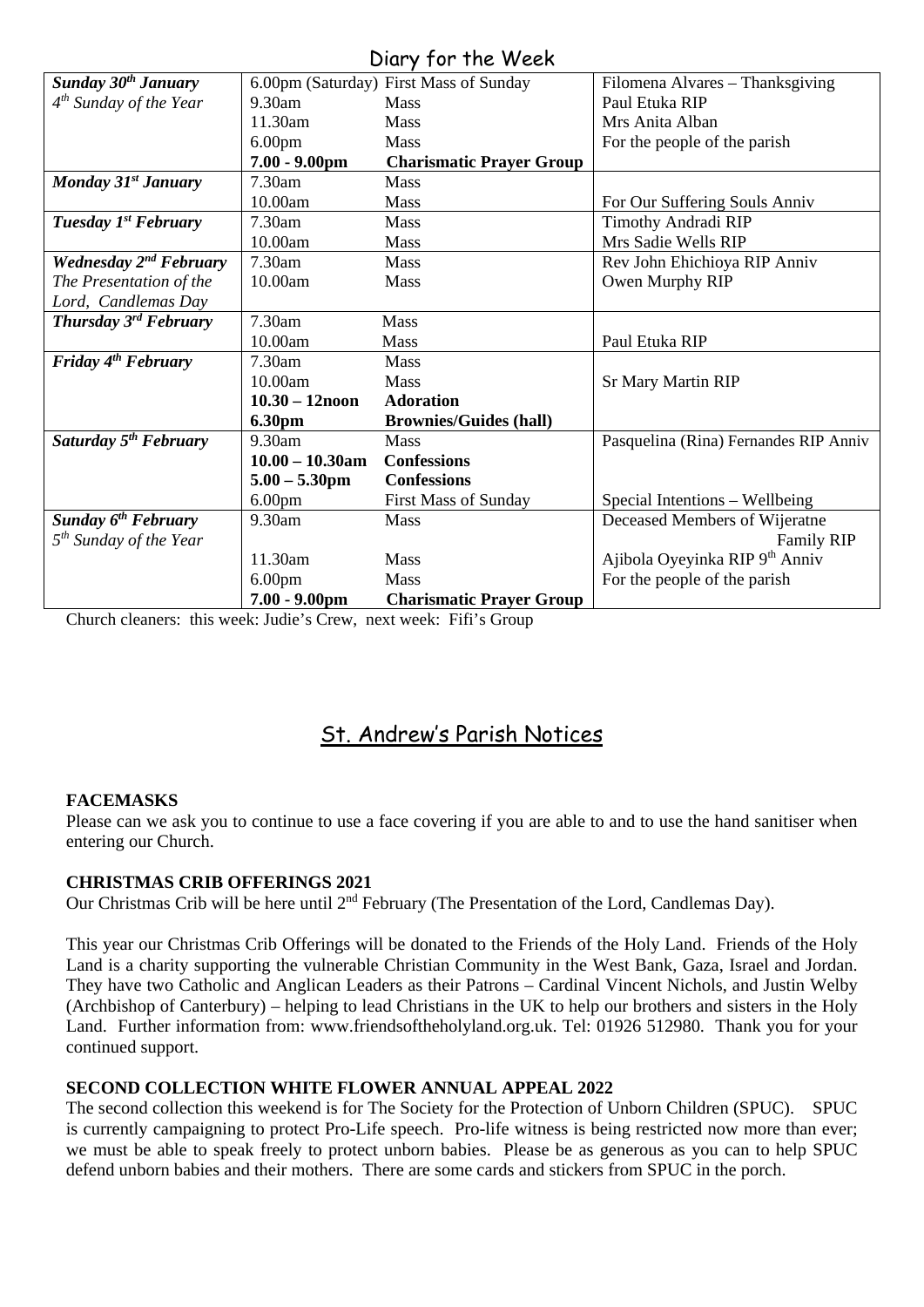**400 CLUB** January winners: Don Patient no: 18 - £20 Bridget Goveia no: 123 - £10 Elizabeth Hibberd no: 69 - £10

Message from Jonathan Prins, 400 Club organiser:

"Congratulations to the winners this month, it's a good way to start 2022! Please note I will no longer be running the 400 Club. This will now be handled by Kalate from February onwards. Thank you for all the support over the last seven years, and please do continue to support this worthy cause."

#### **FIRST HOLY COMMUNIONS**

For First Holy Communion programme 2022, we are asking parents of children who are in year 3 or 4 from September 2021 to complete an application to register their children for the next programme by  $13<sup>th</sup>$  February. Please complete the online form by following the link <https://forms.gle/EEDYdumEj2x3GEU78>

In order for the Sacraments to go ahead, we will need help from you. Thank you if you have already come forward but we still need more volunteer Catechists. If you have a child who would like to join the programme, please consider becoming a Catechist so we can move forward with our programme. Send your details via email into the office.

#### **SAFEGUARDING**

There will be a drop-in session on Saturday 5<sup>th</sup> February in the Presbytery between 10.30am and 12.30pm for volunteers to return their completed DBS forms or seek advice upon completion and for any ID verification checks. Please come along if you have an outstanding parish DBS application to complete. If you need a DBS form for your volunteer role in the parish please email your name and details of your role to [thorntonheathsg1@safeguardrcaos.org.uk](mailto:thorntonheathsg1@safeguardrcaos.org.uk)

Reminder this week – **Eucharistic Ministers** need to have a valid RC Diocese of Southwark DBS to carry out their duties in the parish.

#### **MOTHER AND TODDLER GROUP**

The group are resuming and would like to invite you to come along. They have decided to change the day from Tuesday to Monday mornings. If you would like to come along, please meet in St Andrew's hall from 9.30 – 11.15am, ages from baby to 4 years old, £2 per session. Included in the price is a snack, crafts, storytime etc for the children and tea/coffee for parents/carers. Starting from Monday  $7<sup>th</sup>$  February, term-time only.

#### **ALL NATIONS CATHOLIC CHARISMATIC GROUP UK FOODBANK**

The group have launched a food bank project in order to help families who are in need of extra help with regards to some food items. The next one will be held in St Andrew's Church hall on Saturday 12<sup>th</sup> February approximately from 12.00 – 1.00pm. We would welcome any food donations, tinned, dry packets, etc. Please see the poster in the porch for more info and contact details. If you know of any families who may benefit from this, please let them know.

#### **REPOSITORY**

The Repository will be open after the 9.30am and 11.30am Masses on Sunday.

#### **CHARISMATIC PRAYER GROUP**

Please join us as our group has resumed prayer meetings every Sunday evening in the Church from 7.00 – 9.00pm. All are very welcome to come along and join us in praises, prayers, Bible studies and youth group ministry. For further details please call Stella on 07983 775879.

#### **ST ANDREW'S CHOIR**

The Choir at St. Andrews warmly welcome parishioners who would like to join the choir. If you can play an instrument, read music or have a love for singing you are most welcome. For more details or to sign up please speak to one of the choir leaders after Mass.